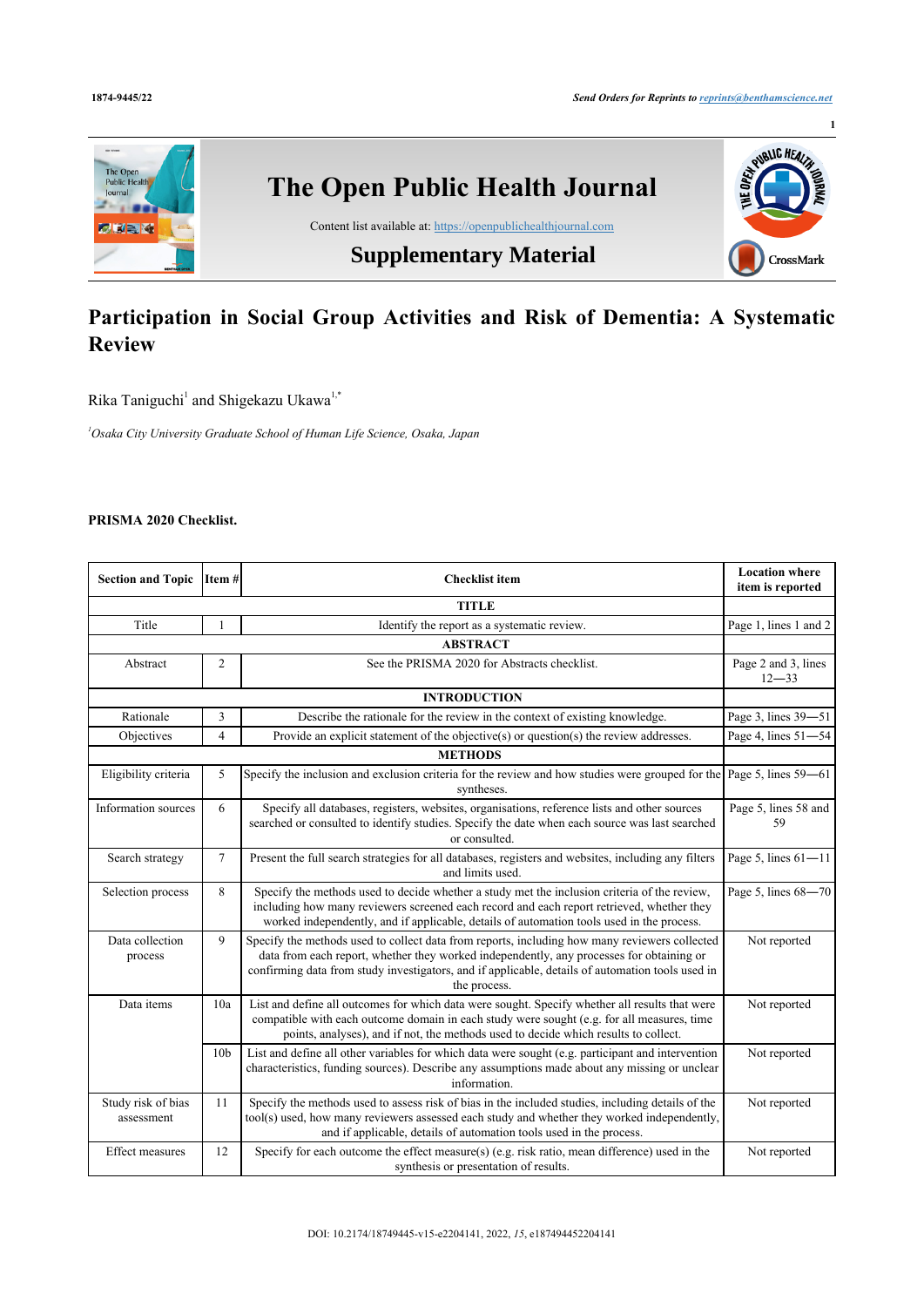### **2** *The Open Public Health Journal, 2022, Volume 15 Taniguchi and Ukawa*

| contd<br><b>Section and Topic</b> | Item#           | <b>Checklist item</b>                                                                                                                                                                                                                                                                      | <b>Location</b> where<br>item is reported |
|-----------------------------------|-----------------|--------------------------------------------------------------------------------------------------------------------------------------------------------------------------------------------------------------------------------------------------------------------------------------------|-------------------------------------------|
| Synthesis methods                 | 13a             | Describe the processes used to decide which studies were eligible for each synthesis (e.g.<br>tabulating the study intervention characteristics and comparing against the planned groups for<br>each synthesis (item #5)).                                                                 | Not reported                              |
|                                   | 13 <sub>b</sub> | Describe any methods required to prepare the data for presentation or synthesis, such as<br>handling of missing summary statistics, or data conversions.                                                                                                                                   | Not reported                              |
|                                   | 13c             | Describe any methods used to tabulate or visually display results of individual studies and<br>syntheses.                                                                                                                                                                                  | Not reported                              |
|                                   | 13d             | Describe any methods used to synthesize results and provide a rationale for the choice(s). If<br>meta-analysis was performed, describe the model(s), method(s) to identify the presence and<br>extent of statistical heterogeneity, and software package(s) used.                          | Not reported                              |
|                                   | 13e             | Describe any methods used to explore possible causes of heterogeneity among study results<br>(e.g. subgroup analysis, meta-regression).                                                                                                                                                    | Not reported                              |
|                                   | 13f             | Describe any sensitivity analyses conducted to assess robustness of the synthesized results.                                                                                                                                                                                               | Not reported                              |
| Reporting bias<br>assessment      | 14              | Describe any methods used to assess risk of bias due to missing results in a synthesis (arising<br>from reporting biases).                                                                                                                                                                 | Not reported                              |
| Certainty assessment              | 15              | Describe any methods used to assess certainty (or confidence) in the body of evidence for an<br>outcome.                                                                                                                                                                                   | Not reported                              |
|                                   |                 | <b>RESULTS</b>                                                                                                                                                                                                                                                                             |                                           |
| Study selection                   | 16a             | Describe the results of the search and selection process, from the number of records identified<br>in the search to the number of studies included in the review, ideally using a flow diagram.                                                                                            | Page 6, lines 74-<br>Figure 1             |
|                                   | 16 <sub>b</sub> | Cite studies that might appear to meet the inclusion criteria, but which were excluded, and<br>explain why they were excluded.                                                                                                                                                             | Page 6, lines 74-<br>Figure 1             |
| Study characteristics             | 17              | Cite each included study and present its characteristics.                                                                                                                                                                                                                                  | Page 6, lines 78-                         |
| Risk of bias in studies           | 18              | Present assessments of risk of bias for each included study.                                                                                                                                                                                                                               | Page 6-9, lines<br>88-140, Table          |
| Results of individual<br>studies  | 19              | For all outcomes, present, for each study: (a) summary statistics for each group (where<br>appropriate) and (b) an effect estimate and its precision (e.g. confidence/credible interval),<br>ideally using structured tables or plots.                                                     | Page 10 and 11, lin<br>$142 - 162$        |
| Results of syntheses              | 20a             | For each synthesis, briefly summarise the characteristics and risk of bias among contributing<br>studies.                                                                                                                                                                                  | Not reported                              |
|                                   | 20 <sub>b</sub> | Present results of all statistical syntheses conducted. If meta-analysis was done, present for each<br>the summary estimate and its precision (e.g. confidence/credible interval) and measures of<br>statistical heterogeneity. If comparing groups, describe the direction of the effect. | Not reported                              |
|                                   | 20c             | Present results of all investigations of possible causes of heterogeneity among study results.                                                                                                                                                                                             | Not reported                              |
|                                   | 20d             | Present results of all sensitivity analyses conducted to assess the robustness of the synthesized<br>results.                                                                                                                                                                              | Not reported                              |
| Reporting biases                  | 21              | Present assessments of risk of bias due to missing results (arising from reporting biases) for<br>each synthesis assessed.                                                                                                                                                                 | Not reported                              |
| Certainty of evidence             | 22              | Present assessments of certainty (or confidence) in the body of evidence for each outcome                                                                                                                                                                                                  | Not reported                              |

| Synthesis methods                | 13a             | Describe the processes used to decide which studies were eligible for each synthesis (e.g.<br>tabulating the study intervention characteristics and comparing against the planned groups for<br>each synthesis (item $#5$ )).                                                              | Not reported                         |
|----------------------------------|-----------------|--------------------------------------------------------------------------------------------------------------------------------------------------------------------------------------------------------------------------------------------------------------------------------------------|--------------------------------------|
|                                  | 13 <sub>b</sub> | Describe any methods required to prepare the data for presentation or synthesis, such as<br>handling of missing summary statistics, or data conversions.                                                                                                                                   | Not reported                         |
|                                  | 13c             | Describe any methods used to tabulate or visually display results of individual studies and<br>syntheses.                                                                                                                                                                                  | Not reported                         |
|                                  | 13d             | Describe any methods used to synthesize results and provide a rationale for the choice(s). If<br>meta-analysis was performed, describe the model(s), method(s) to identify the presence and<br>extent of statistical heterogeneity, and software package(s) used.                          | Not reported                         |
|                                  | 13e             | Describe any methods used to explore possible causes of heterogeneity among study results<br>(e.g. subgroup analysis, meta-regression).                                                                                                                                                    | Not reported                         |
|                                  | 13f             | Describe any sensitivity analyses conducted to assess robustness of the synthesized results.                                                                                                                                                                                               | Not reported                         |
| Reporting bias<br>assessment     | 14              | Describe any methods used to assess risk of bias due to missing results in a synthesis (arising<br>from reporting biases).                                                                                                                                                                 | Not reported                         |
| Certainty assessment             | 15              | Describe any methods used to assess certainty (or confidence) in the body of evidence for an<br>outcome.                                                                                                                                                                                   | Not reported                         |
|                                  |                 | <b>RESULTS</b>                                                                                                                                                                                                                                                                             |                                      |
| Study selection                  | 16a             | Describe the results of the search and selection process, from the number of records identified<br>in the search to the number of studies included in the review, ideally using a flow diagram.                                                                                            | Page 6, lines 74-76,<br>Figure 1     |
|                                  | 16 <sub>b</sub> | Cite studies that might appear to meet the inclusion criteria, but which were excluded, and<br>explain why they were excluded.                                                                                                                                                             | Page 6, lines 74-76,<br>Figure 1     |
| Study characteristics            | 17              | Cite each included study and present its characteristics.                                                                                                                                                                                                                                  | Page 6, lines 78-86                  |
| Risk of bias in studies          | 18              | Present assessments of risk of bias for each included study.                                                                                                                                                                                                                               | Page 6-9, lines<br>88-140, Table 1   |
| Results of individual<br>studies | 19              | For all outcomes, present, for each study: (a) summary statistics for each group (where<br>appropriate) and (b) an effect estimate and its precision (e.g. confidence/credible interval),<br>ideally using structured tables or plots.                                                     | Page 10 and 11, lines<br>$142 - 162$ |
| Results of syntheses             | 20a             | For each synthesis, briefly summarise the characteristics and risk of bias among contributing<br>studies.                                                                                                                                                                                  | Not reported                         |
|                                  | 20 <sub>b</sub> | Present results of all statistical syntheses conducted. If meta-analysis was done, present for each<br>the summary estimate and its precision (e.g. confidence/credible interval) and measures of<br>statistical heterogeneity. If comparing groups, describe the direction of the effect. | Not reported                         |
|                                  | 20c             | Present results of all investigations of possible causes of heterogeneity among study results.                                                                                                                                                                                             | Not reported                         |
|                                  | 20d             | Present results of all sensitivity analyses conducted to assess the robustness of the synthesized<br>results.                                                                                                                                                                              | Not reported                         |
| Reporting biases                 | 21              | Present assessments of risk of bias due to missing results (arising from reporting biases) for<br>each synthesis assessed.                                                                                                                                                                 | Not reported                         |
| Certainty of evidence            | 22              | Present assessments of certainty (or confidence) in the body of evidence for each outcome<br>assessed.                                                                                                                                                                                     | Not reported                         |
|                                  |                 | <b>DISCUSSION</b>                                                                                                                                                                                                                                                                          |                                      |
| Discussion                       | 23a             | Provide a general interpretation of the results in the context of other evidence.                                                                                                                                                                                                          | Page 11-13, lines<br>$164 - 202$     |
|                                  | 23 <sub>b</sub> | Discuss any limitations of the evidence included in the review.                                                                                                                                                                                                                            | Page 13, lines<br>$204 - 209$        |
|                                  | 23c             | Discuss any limitations of the review processes used.                                                                                                                                                                                                                                      | Page 13, lines<br>$204 - 209$        |
|                                  | 23d             | Discuss implications of the results for practice, policy, and future research.                                                                                                                                                                                                             | Page 13 and 14, lines<br>211-218     |
|                                  |                 | <b>OTHER INFORMATION</b>                                                                                                                                                                                                                                                                   |                                      |
| Registration and<br>protocol     | 24a             | Provide registration information for the review, including register name and registration<br>number, or state that the review was not registered.                                                                                                                                          | Not reported                         |
|                                  | 24b             | Indicate where the review protocol can be accessed, or state that a protocol was not prepared.                                                                                                                                                                                             | Not reported                         |
|                                  | 24c             | Describe and explain any amendments to information provided at registration or in the protocol.                                                                                                                                                                                            | Not reported                         |
| Support                          | 25              | Describe sources of financial or non-financial support for the review, and the role of the funders<br>or sponsors in the review.                                                                                                                                                           | Page 14, lines<br>$223 - 225$        |
| Competing interests              | 26              | Declare any competing interests of review authors.                                                                                                                                                                                                                                         | Page 14, lines<br>$227 - 228$        |
|                                  |                 |                                                                                                                                                                                                                                                                                            |                                      |